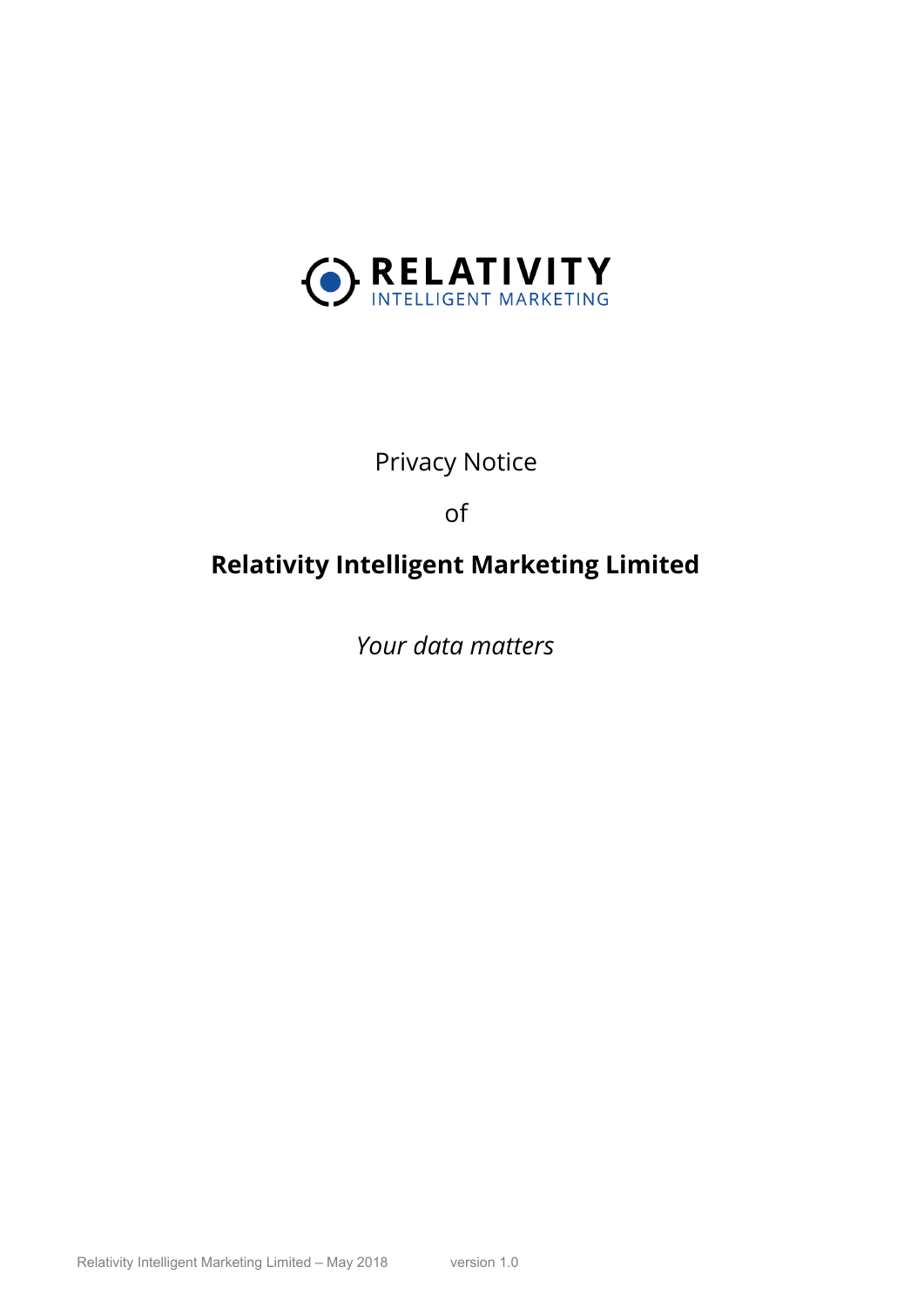<span id="page-1-0"></span>

| Contents                                       |   |
|------------------------------------------------|---|
| <b>Privacy Notice</b>                          | 2 |
| Who We Are and What This Privacy Notice Covers | 2 |
| Definitions you should be aware of             | 3 |
| Information We Collect                         | 3 |
| How We Use Information                         | 4 |
| Sharing of Personal Data                       | 5 |
| Security 6                                     |   |
| Retention                                      | 6 |
| Data Destruction/Erasure                       | 6 |
| Your Choices                                   | 6 |
| Your Rights                                    | 7 |
| Other Things You Should Know (Keep Reading!)   | 7 |
| Registering a Complaint                        | 8 |
| <b>Contact Details</b>                         | 8 |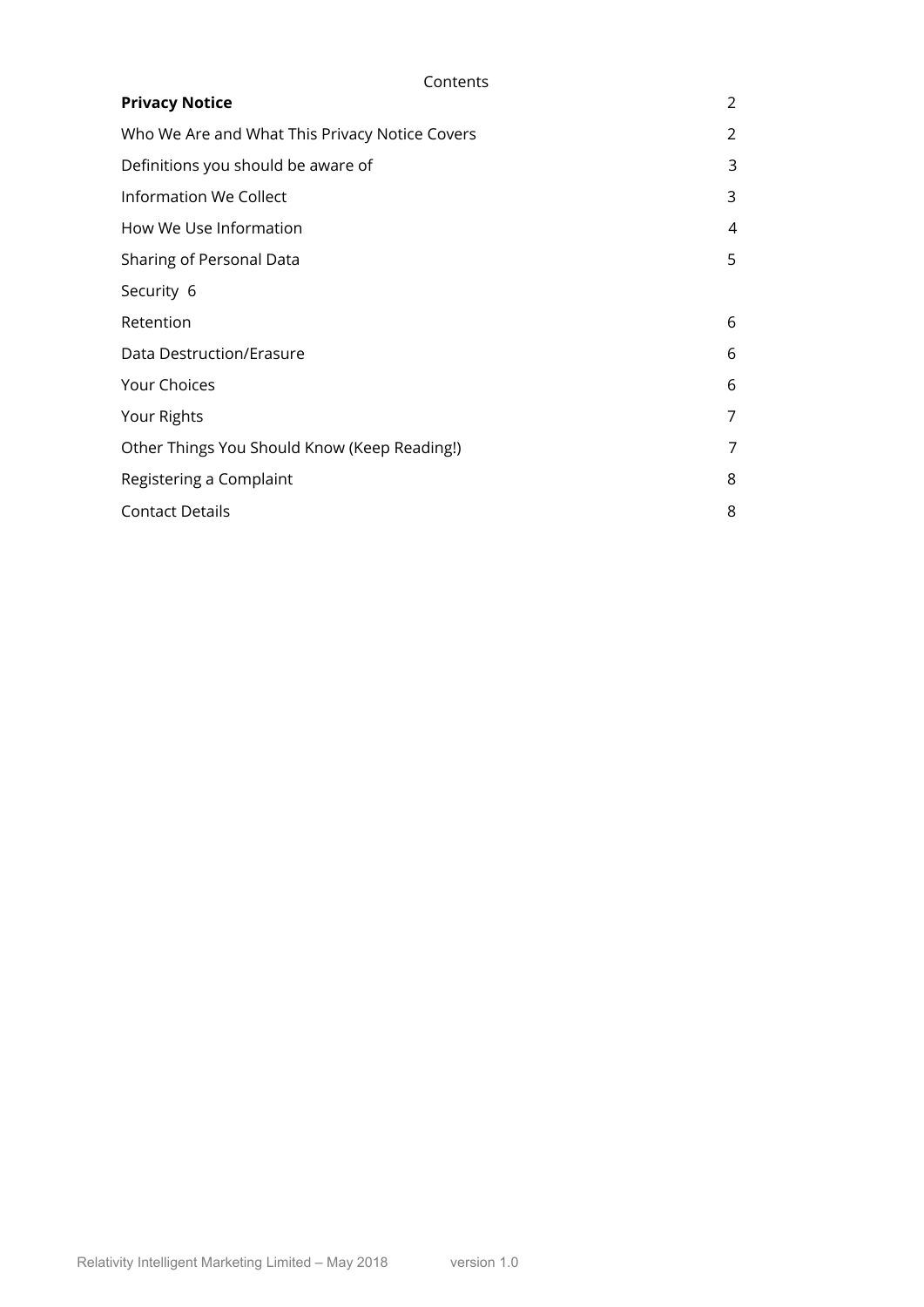## **Privacy Notice**

## *This Privacy Notice is effective from 01/05/2018*

Your privacy is critically important to us. At Relativity Intelligent Marketing Limited, we have a few fundamental principles:

- We limit the collection of data for specific purposes and ensure that we have legitimate and lawful grounds for processing that data.
- We store personal information for only as long as we have a reason to keep it.
- We aim to ensure that the data we hold is accurate and up to date.
- We aim for full transparency on how we gather, use, and share your personal information.
- We implement security controls specifically to protect personal and sensitive data.

Below is Relativity Intelligent Marketing Limited's privacy policy, which incorporates and clarifies these principles.

## <span id="page-2-0"></span>**Who We Are and What This Privacy Notice Covers**

<span id="page-2-1"></span>Relativity Intelligent Marketing Limited (Registered in England 9314989) is a Data and Marketing Consultancy whose registered office is based in Rickmansworth, Herts.

Undertaking tailor made solutions for web2print, on demand and cross media campaigns and variable data publishing.

This policy document aims to outline our approach to the obtaining, handling, retention, disposal and data protection throughout the life cycle of our interaction with your data, for us and our partners (where applicable) and your choices and rights within each of these.

This Privacy Notice applies to information that we collect about you when

- Having personal interactions via various forms of electronic messaging, voice and video communication or face to face.
- Communication of relevant marketing information that you have either consented to or otherwise expect from us as part of an established relationship.
- Out of contractual necessity such as in the delivery or products or services or the employment of our staff
- From  $3<sup>rd</sup>$  parties with whom you have agreed for them to share your data with us.

Throughout this Privacy Notice we'll refer to our other products and services collectively as "Services."

Below we explain how we collect, use, and share information about you, along with the choices that you have with respect to that information.

Please note that this Privacy Notice does not apply to any of our products or services that have a separate Privacy Notice. These will be presented to you as appropriate should these products or services relate to you.

If you have any questions about this Privacy Notice, please contact us as described in the *Contact Section* below.

#### **Definitions you should be aware of**

**Personal data:** "personal data" means any information relating to an identified or identifiable natural person (known as the 'data subject'); an identifiable natural person is one who can be identified, directly or indirectly, in particular by reference to an identifier such as a name, an identification number, location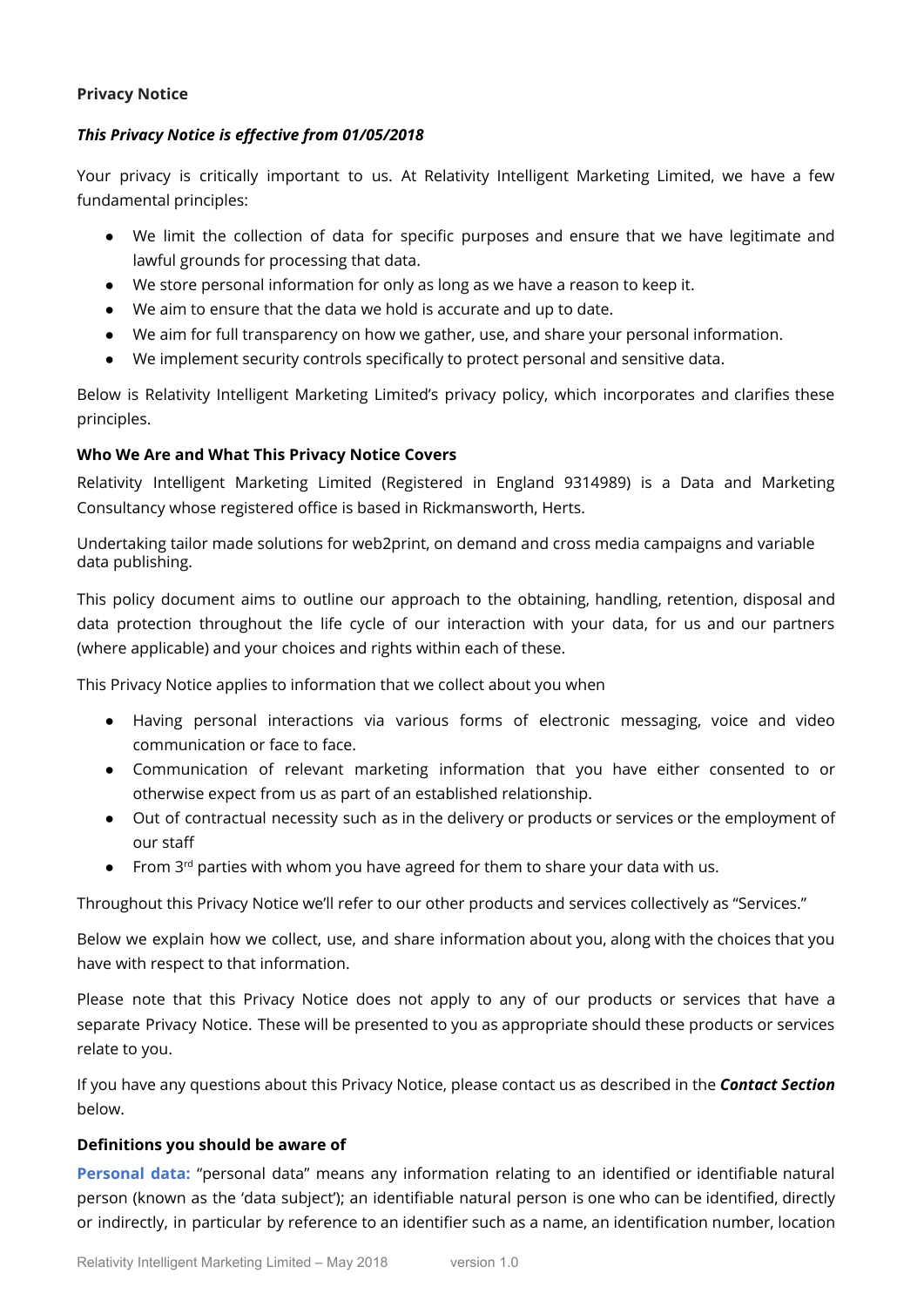data, an online identifier or to one or more factors specific to the physical, physiological, genetic, mental, economic, cultural or social identity of that natural person;

**Data Subject:** The "Data Subject" is the individual that the personal data relates to and identifies

**Data Controller:** "Controller" This is the decision maker who decides how, when and where data under their control will be processed.

**Data Processor:** "Processor" refers to the individual or organisation that carries out data processing activities under instruction from the Data Controller. The Data Controller may also be the Data Processor.

**Processing:** "Processing" processing relates to any activity carried out on personal data and includes manipulating, sharing, copying, viewing and storage of data or simply the activity of making a decision based on that data. Decision making may also include automated decision making.

**Filing System:** "Filing System" basically means any form of data that can be interrogated or searched, and can be digital (like a database or email system) or hard copy (like files in a filing cabinet or contact details in a rolodex).

**Consent:** "Consent" of the Data Subject relates to the permission to use their personal information following a clear explanation of how that data will be processed and why.

**Legitimate Interest:** "Legitimate interest" relates to the processing of personal on the basis that the organisation feels that their data processing activities will not infringe upon anyones rights or freedoms and that there is a reasonable expectation that these activities will take place.

**Special Category:** "Special Category" data is personal data which reveals racial or ethnic origin, political opinions, religious or philosophical beliefs, or trade union membership, and the processing of genetic data, biometric data for the purpose of uniquely identifying a natural person, data concerning health, sex life or sexual orientation.

**Data Breach:** "Personal Data Breach" means a breach of security leading to the accidental or unlawful destruction, loss, alteration, unauthorised disclosure of, or access to, personal data transmitted, stored or otherwise processed

#### <span id="page-3-0"></span>**Information We Collect**

We only collect information about you if we have a reason to do so; for example, to provide our Services, to communicate with you, or to make our Services better.

We collect information in three ways: if and when you provide information to us, automatically through operating our services, and from outside sources. Let's go over the information that we collect.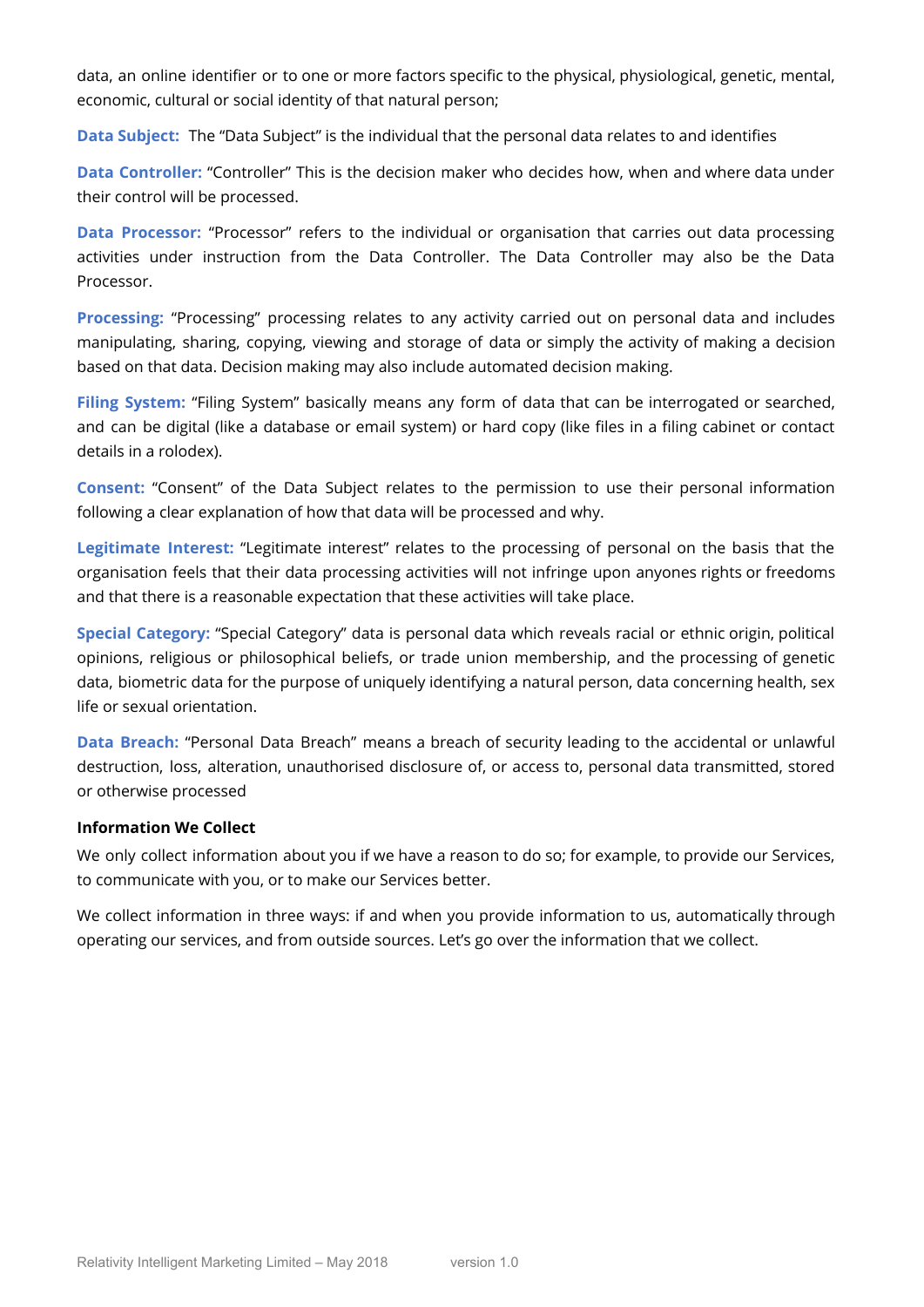### **Information You Provide to Us**

It's probably no surprise that we collect information that you provide to us. The amount and type of information depends on the context and how we use the information. Here are some examples

**Basic: Online Account Information:** We ask for basic information from you in order to set up your account. For example, to activate an online account we require a username and email address, and that's it. You may provide us with more information, like your name, but we don't require that information to create your account.

- **Public Profile Information:** If you have an online account with us, we collect the information that you provide for your public profile. For example, your username is part of that public profile, along with any other information you put into your public profile. Your public profile is just that, Public, so please keep that in mind when deciding what information you would like to include.
- **● Business Account Information:** If you have a business account with us we will require certain information in order to fulfil our obligations to you. This information will include contact details such as email, phone number and mailing address for individuals associated with your account as well as account preferences and service history in order to provide you with the best service possible.
- **Transaction and Billing Information:** If you buy something from us, you will provide additional personal and payment information that is required to process the transaction and your payment, such as your name, credit card information, and contact information.
- **Communications with Us:** You may also provide us information when you respond to surveys, communicate with our Helpdesk about a support question, or post a question in our public forums.

## **Information We Collect Automatically**

We only collect information about you if we have a reason to do so-for example, to provide our Services, to communicate with you, or to make our Services better.

We collect information in three ways: if and when you provide information to us, automatically through operating our services, and from outside sources. Let's go over the information that we collect.

**Information from Cookies & Other Technologies:** A cookie is a string of information that a website stores on a visitor's computer, and that the visitor's browser provides to the website each time the visitor returns. Pixel tags (also called web beacons) are small blocks of code placed on websites and e-mails. Relativity Intelligent Marketing Limited uses cookies and other technologies like pixel tags to help us identify and track visitors, usage, and access preferences for our Services, as well as track and understand e-mail campaign effectiveness and to deliver targeted ads. For more information about our use of cookies and other technologies for tracking, including how you can control the use of cookies, please see [here](https://www.aboutcookies.org/how-to-control-cookies/) for information.

## **Information We Collect from Other Sources**

We may also get information about you from other sources. For example, if you create or log into your account through another service (like Google) or if you connect your website or account to a social media service (like Twitter), we will receive information from that service (such as your username, basic profile information, and friends list) via the authorization procedures used by that service. The information we receive depends on which services you authorize and any options that are available.

We may also obtain information from third party services about individuals who are not yet our users (…but we hope will be!), which we may use, for example, for marketing and advertising purposes.

## <span id="page-4-0"></span>**How We Use Information**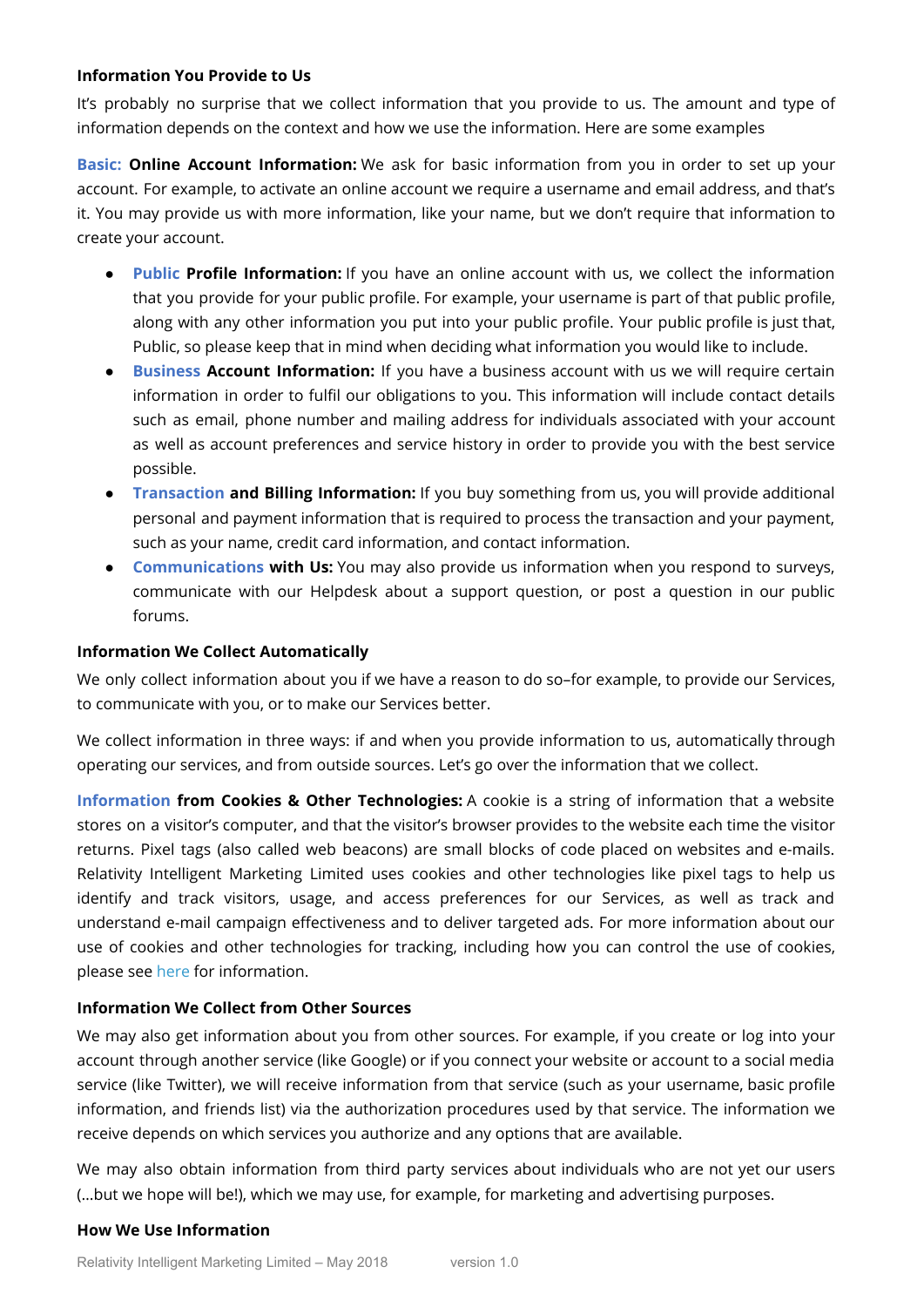We use information about you as mentioned above and as follows:

- To provide our Services
	- o Direct Marketing (electronic and physical)
	- o Fulfilment
	- o Marketing campaigns
	- o Print Management
	- o Distribution
- **To further develop our Services** for example by adding new features that we think our users will find of benefit;
- **To monitor and analyse trends** and better understand how users interact with our Products and Services, which helps us improve our Services and make them easier to use;
- **To monitor and protect the security of our Services,** detect and prevent fraudulent transactions and other illegal activities, fight spam, and protect the rights and property of Relativity Intelligent Marketing Limited and others;
- **To communicate with you** about offers and promotions offered by Relativity Intelligent Marketing Limited and others we think will be of interest to you, solicit your feedback, or keep you up to date on Relativity Intelligent Marketing Limited and our products; and
- **To personalize your experience** using our online Services, provide content recommendations and serve relevant advertisements based on your preferences.

#### <span id="page-5-0"></span>**Sharing of Personal Data**

#### **How We Share Personal Data**

**We do not sell** our users' private personal information.

**We share your personal data** in the limited circumstances spelled out below and with appropriate safeguards on your privacy:

**Subsidiaries, Employees, and Independent Contractors:** We may disclose information about you to our subsidiaries, our employees, and individuals who are our independent contractors that need to know the information in order to help us provide our Services or to process the information on our behalf. We require our subsidiaries, employees, and independent contractors to follow this Privacy Policy for personal information that we share with them.

**With Your Consent:** We may share and disclose information with your consent or at your direction. For example, we may share your information with third parties with which you authorize us to do so. Where we require your consent to share your data with 3<sup>rd</sup> parties you will find these listed under **Sharing with Third Parties.**

We may also request your consent to process limited elements of your data in specific ways. Where we require this consent, it will be presented to you in a way that allows you to have a clear understanding of what you are consenting to and enable you to agree to this in a clear and positive way.

**Sharing with Third Parties:** We may share information about you with third party vendors who need to know information about you in order to provide their services to us. This group includes vendors that help us provide our Services to you (like payment providers that process your credit and debit card information) and those that help us understand and enhance our Services (like analytics providers). We require vendors to agree to privacy commitments in order to share information with them.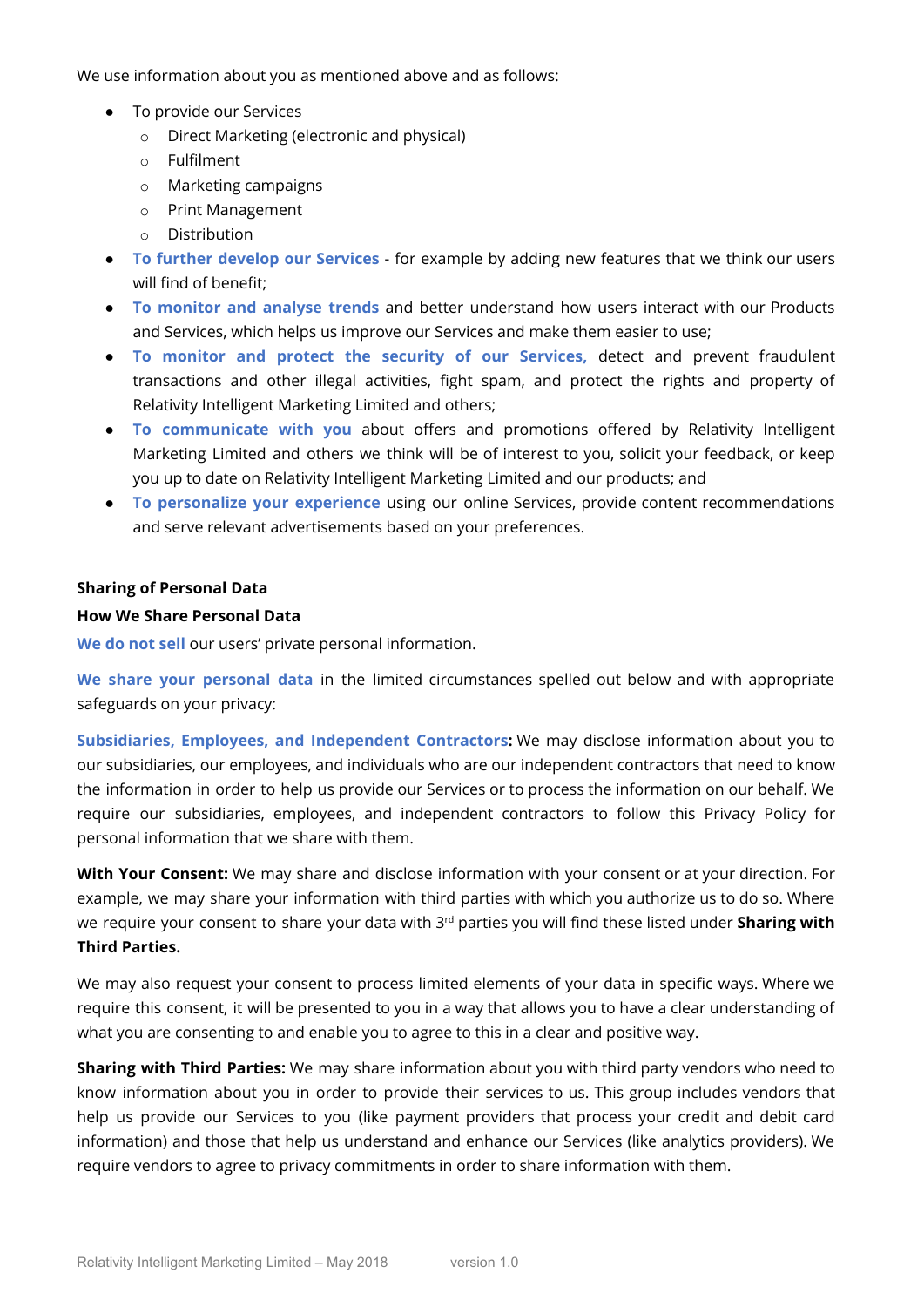**As Required by Law:** We may disclose information about you in response to a subpoena, court order, or other governmental request.

**To Protect Rights and Property:** We may disclose information about you when we believe in good faith that disclosure is reasonably necessary to protect the property or rights of Relativity Intelligent Marketing Limited, third parties, or the public at large. For example, if we have a good faith belief that there is an imminent danger of death or serious physical injury, we may disclose information related to the emergency without delay.

**Business Sale or Transfers:** In connection with any merger, sale of company assets, or acquisition of all or a portion of our business by another company, or in the unlikely event that Relativity Intelligent Marketing Limited goes out of business or enters bankruptcy, user information would likely be one of the assets that is transferred or acquired by a third party. If any of these events were to happen, this Privacy Policy would continue to apply to your information and the party receiving your information may continue to use your information, but only consistent with this Privacy Policy.

**Aggregated and De-Identified Information:** We may share information that has been aggregated or reasonably de-identified, so that the information could not reasonably be used to identify you. For instance, we may publish aggregate statistics about the use of our Services.

**Published Support Requests:** And if you send us a request (for example, via a support email or one of our feedback mechanisms), we reserve the right to publish that request in order to help us clarify or respond to your request or to help us support other users.

**Sale or Transfer:** If we're discussing selling or transferring part or all of a business, we may share information about you to prospective purchasers - but only so they can evaluate that business. If we are reorganised or sold to another organisation, we may transfer information we hold about you to them so they can continue to provide the services to you

## **Publicly Shared Information**

Information that you choose to make public is, you guessed it, disclosed publicly. That means, of course, that information like your public profile, posts, other content that you make public on our system. Public information may also be indexed by search engines or used by third parties. Please keep all of this in mind when deciding what you would like to share.

## <span id="page-6-0"></span>**Security**

While no online service is 100% secure, we work very hard to protect information about you against unauthorized access, use, alteration, or destruction, and take reasonable measures to do so. To enhance the security of your account, we encourage you to observe good security best practices with your account information, such as choosing strong passwords when registering with our systems and keeping this information secret.

<span id="page-6-1"></span>We employ a range of security controls throughout our organisation to ensure that we look after your personal data and protect it from loss, corruption or unauthorised access. Our Data and Information Security Policy which outlines our commitment to protecting your data can be provided on request.

**Retention** We only retain data for as long as is necessary to satisfy the following requirements:

**Legal Requirements:** We are required to meet legal obligations in terms of retention periods for some data, such as financial records and information.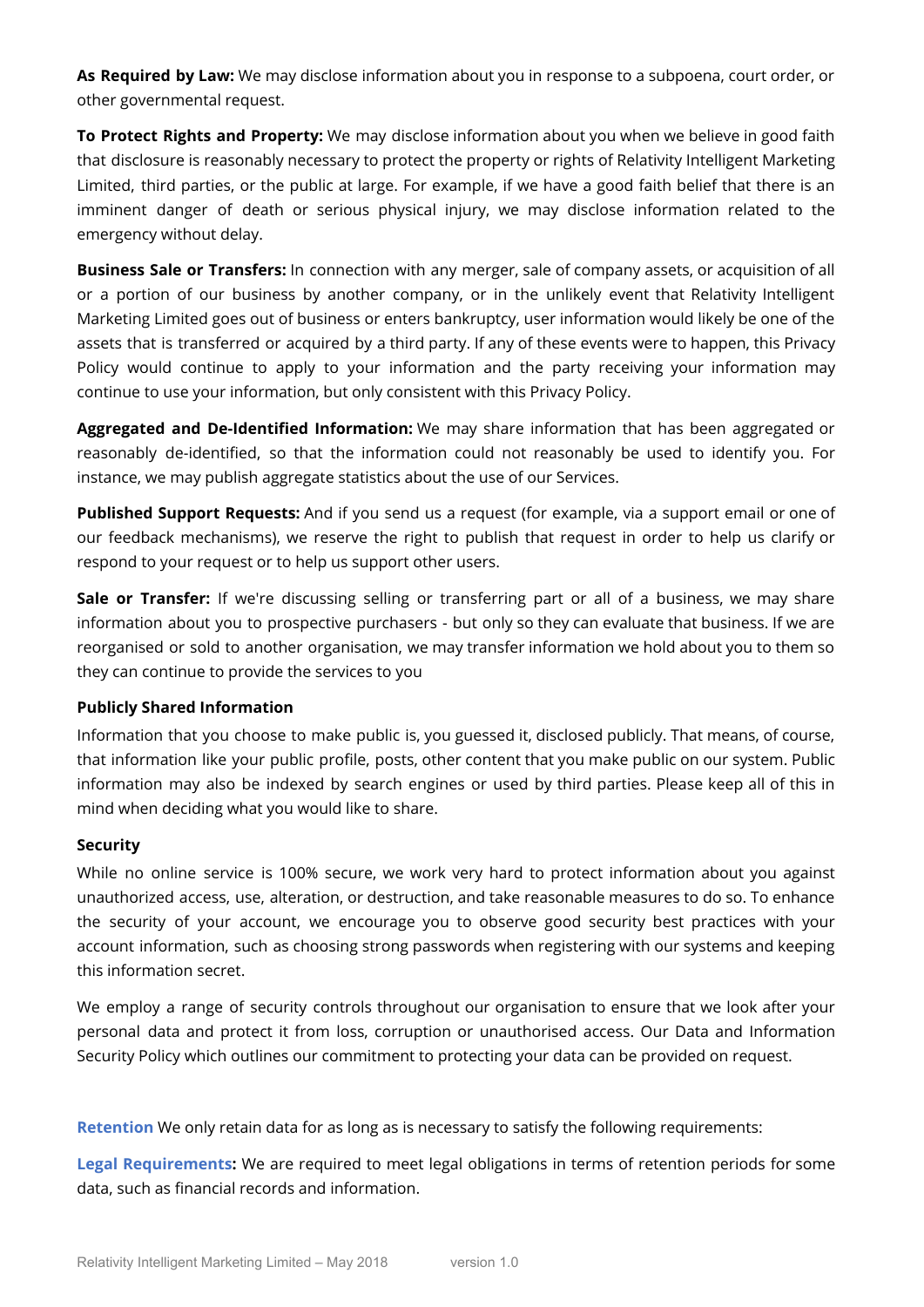**Contractual:** Your data will be retained for the duration of your contract, as required by us to fulfil our contractual obligations. Following the end of the contract term we retain your information and a period of 18 months for marketing and business analysis purposes.

<span id="page-7-0"></span>**Marketing:** Where data is held for marketing purposes then we hold this for 18 Months of inactivity prior to destruction.

**Business Analysis:** Where data is held for business analysis purposes, data is limited to only that necessary to perform the analysis. We retain business analysis data for 18 Months

#### **Data Destruction/Erasure**

<span id="page-7-1"></span>We always aim to keep the amount of personal data we hold to a minimum and so, unless we have received a specific request from you to erase any of your data before the retention periods expire, we will destroy/erase with an expired retention period as soon as the retention period has expired.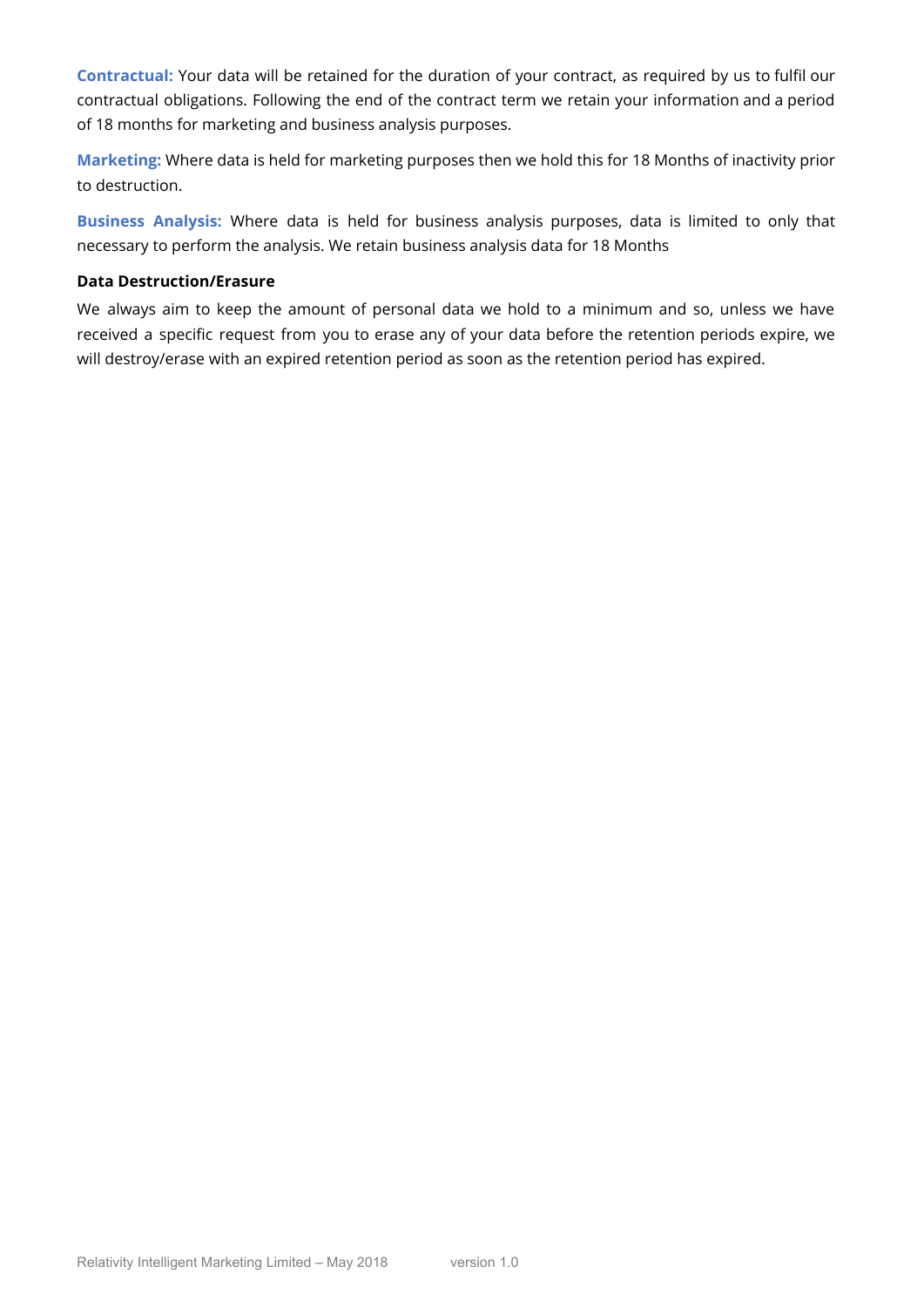### **Your Choices**

You have several choices available when it comes to information that we hold about you:

**Limit the Information that You Provide:** If you have an account with us, you can choose not to provide the optional account information, profile information, and transaction and billing information. Please keep in mind that if you do not provide this information, certain features of our Services may not be accessible (contact us for more information).

**Limit Access to Information On Your Mobile Device:** Your mobile device operating system should provide you with the ability to discontinue our ability to collect stored information or location information via our mobile apps. If you do so, you may not be able to use certain features (like adding a location to a photograph, for example).

**Opt-Out of Electronic Communications:** You may opt out of receiving promotional messages from us. Just follow the instructions in those messages. If you opt out of promotional messages, we may still send you other messages, like those about your account and legal notices.

**Set Your Browser to Reject Cookies:** At this time, Relativity Intelligent Marketing Limited does not respond to "do not track" signals across all of our Services. However, you can usually choose to set your browser to remove or reject browser cookies before using Relativity Intelligent Marketing Limited's websites, with the drawback that certain features of Relativity Intelligent Marketing Limited's websites may not function properly without the aid of cookies.

#### **Your Rights**

When it comes to personal data you have defined rights regarding how your data is collected, processed and shared. These rights are explained below:

**The Right of Access:** You have the right to request that we show you what personal data of yours we hold and process.

**The Right to Erasure:** In specific circumstances, you have the right to request that any data we hold on you be erased. This includes where:

- Your personal data is no longer necessary in relation to the purpose for which it was originally collected/processed.
- You withdraw consent.
- You object to the processing and there is no overriding legitimate interest for continuing the processing.

**The Right to Object:** There are cases where we may process some of your data in order to help us assess and improve our business. This type of processing may not be supported by a contractual requirement or your consent but would have been carefully assessed to ensure that we have a clear legitimate interest in doing so that does not adversely affect you as an individual.

In these instances, we make you aware of these activities along with your right to object to this kind of processing should you wish.

**The Right to rectification:** If you become aware that any data we hold is incorrect you have the right to request that this data be corrected

**The Right to Data Portability:** You have the right to request that we provide you with an electronic copy of any data you have given to us as part of a contractual relationship or following your consent. This also includes any data about you that has been generated automatically as part of these agreements.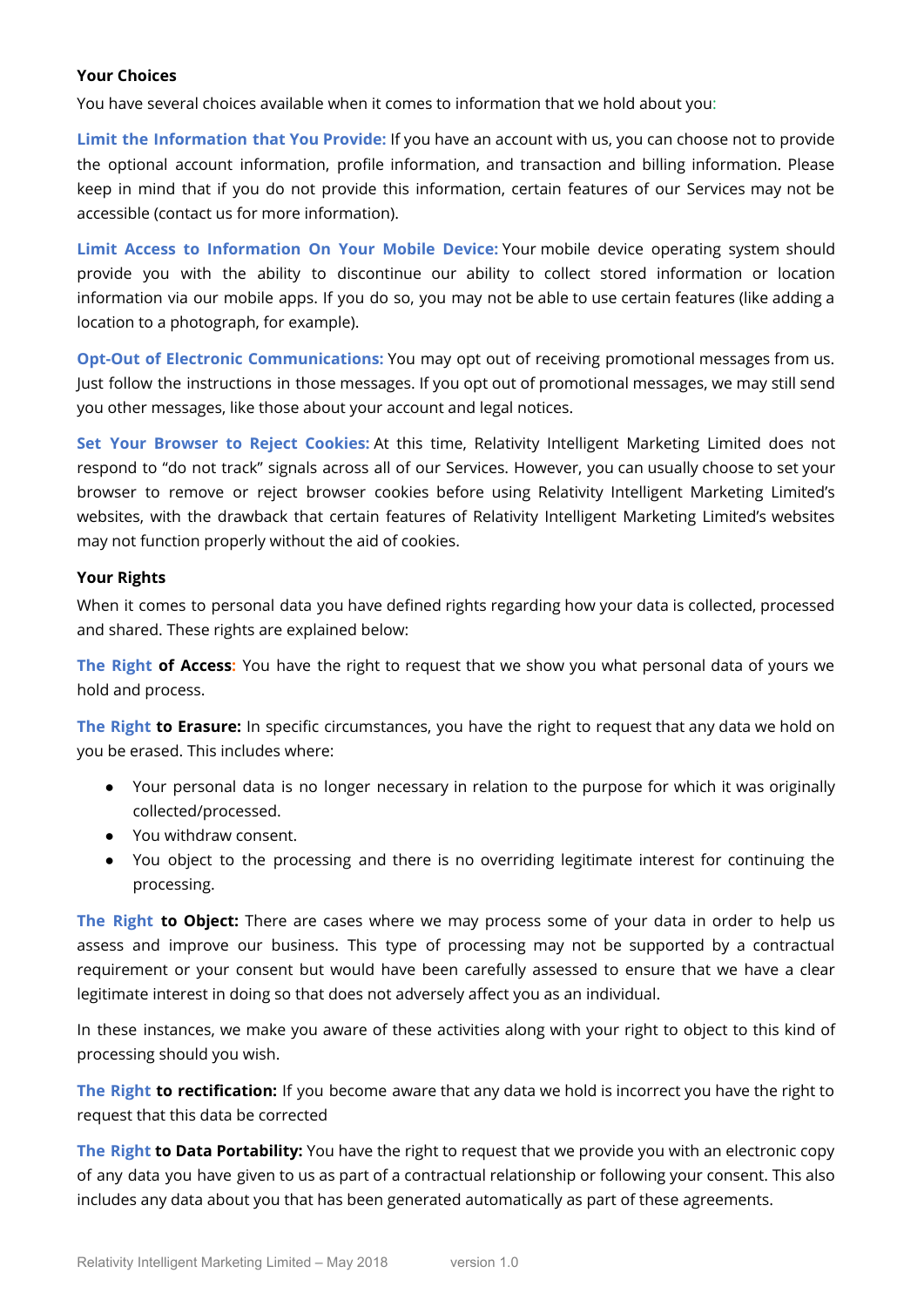**The Right to Restrict Processing:** In some situation you may require us to restrict processing, such as following an objection or if data accuracy is in question. Where you exercise your right to restrict processing we shall not recommence processing without first notifying you.

## **Other Things You Should Know**

## **Transfer of Information outside of the EEA**

From time to time we may transfer your personal information to our group companies, suppliers or service providers based outside of the EEA for the purposes described in this Privacy Notice. If we do this your personal information will continue to be subject to one or more appropriate safeguards set out in the law. These might be the use of model contracts in a form approved by regulators, or having our suppliers sign up to an independent privacy scheme approved by regulators (like the US 'Privacy Shield' scheme).

#### **Ads and Analytics Services Provided by Others**

Ads appearing on any of our Services may be delivered by advertising networks. Other parties may also provide analytics services via our Services. These ad networks and analytics providers may set tracking technologies (like cookies) to collect information about your use of our Services and across other websites and online services. These technologies allow these third parties to recognise your device to compile information about you or others who use your device. This information allows us and other companies to, among other things, analyse and track usage, determine the popularity of certain content, and deliver advertisements that may be more targeted to your interests. Please note this Privacy Notice only covers the collection of information by Relativity Intelligent Marketing Limited and does not cover the collection of information by any third-party advertisers or analytics providers.